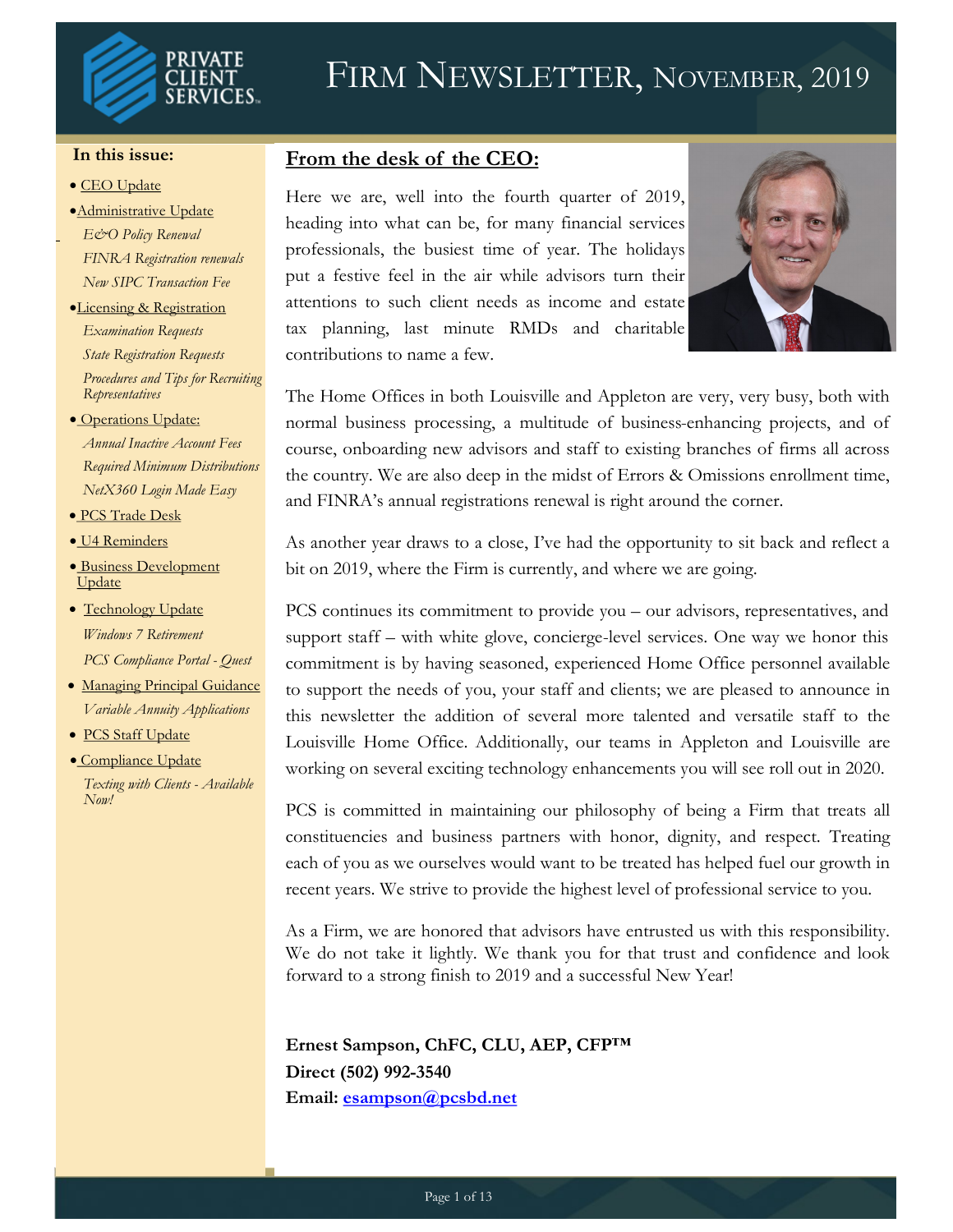

## Administrative Update:

#### **Errors & Omissions Insurance Renewal**

The 2019-20 Errors & Omissions insurance renewal is currently underway. After vetting several carriers and options, PCS elected to renew coverage with HDI Global SE.

HDI Global is a leading international industrial lines insurer and member of the Talanx Group. In the United States, HDI Global SE operates with its subsidiary, HDI Global Insurance Company, a commercial property and casualty insurer with an A rating from A.M. Best.



Mary Wescott,

The Errors & Omissions Enrollment Form, along with payment in the form of a check, should be Chief Administration Officersubmitted to Kim Hill in the Finance Department no later than November 8<sup>th</sup>, 2019.

New E&O certificates will be provided to all covered persons around December  $9<sup>th</sup>$ , as soon as they become available. Contact Mary Wescott with any questions or concerns.

#### **2020 FINRA Registration Renewals**

The 2019 FINRA annual renewal calendar has been published, and based on FINRA's timeline there are several upcoming dates of which of registered representatives should be aware:

November 11<sup>th</sup> – Detailed information about the 2020 renewal process will be delivered to all registered personnel.

November 14th – Invoices for registration renewals will begin being emailed out.

November  $14<sup>th</sup>$  – December 6<sup>th</sup> – All registered personnel should review invoices to determine registration needs in 2019.

December  $10<sup>th</sup> - ALL registration involves must be paid in full to Private Client Services.$ 

December 16<sup>th</sup> – PCS must pay ALL renewal fees to FINRA by end of business day.

If you have any questions or concerns, please contact either Mary Wescott or Kim Hill.

#### **New SIPC Transaction Fee Assessment Coming in 2020**

Effective January 2, 2020, registered individuals who place a stock or bond trade in a client account will begin to see a new SIPC transactional fee appearing on their Repertoire commission statements. (**Mutual fund transactions are excluded from the fee assessment**.) The SIPC transaction fee will be calculated at 0.1875% of gross commission on the stock or bond trade and will appear on the Repertoire statement as "SIPC Assessment". The SIPC Assessment Fee covers certain expenses such as excess SIPC coverage and the SIPC assessment itself.

PCS is very mindful of the expenses incurred by our reps and advisors and has absorbed this expense from the inception of the firm through 2019. Going forward, placing a fee such as this to cover expenses where they are incurred supports PCS' ability to maintain concierge-level customer service, as well as competitive payouts.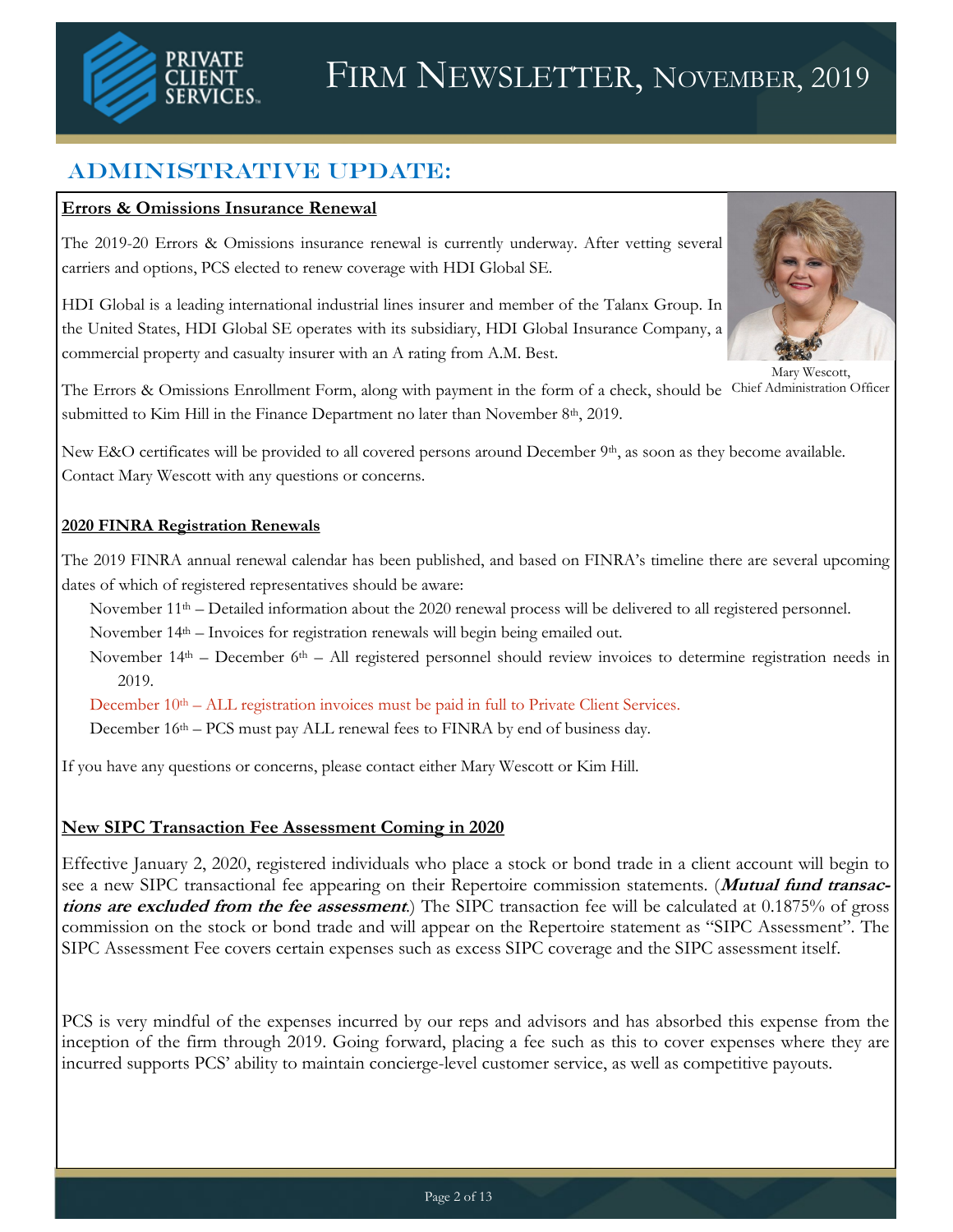

# FIRM NEWSLETTER, NOVEMBER, 2019

## LICENSING & REGISTRATION UPDATE:

#### **Examination Requests:**

When requesting an exam window be opened for a new FINRA Registration exam, the PCS Securities Examination Request Form must be completed and forwarded to Licensing and Registration and send the registration fee to the Accounting Department .

#### **State Registration Requests:**



Kim Nelson Onboarding Manager

Lindsey Ebben Registration & Licensing

When requesting a new State Registration, the PCS Representative State Registration Request Form must be completed and forwarded

to Licensing and Registration. The registration fee should be made payable to Private Client Services and submitted to the Accounting Department in the Louisville Home Office.

#### **Procedures and Tips for Recruiting Representatives:**

When you are considering adding a new Representative to your practice, contact the PCS Point Person to discuss and review your potential recruit: **Leah Shores Hunt 502.992.1658**

#### **And remember:**

- PCS will perform due diligence on all potential new Representatives.
- An average onboarding takes approximately 5 weeks This is not a guarantee and could fluctuate depending upon the time of year.
- A full review of the representative's background, book of business and role will be performed by the PCS Management team prior to an approval.
- Have you considered using the PCS Business Development team for assistance with recruiting to your practice? We would love to help!

#### **Steps for adding new advisors and/or non-registered associates**

Please visit the Advisor Resource Center and click on the "Registration" tab. Here you will find detailed instructions for bringing on both Dually Registered and Registered Representatives, Registered Sales Assistants and Non-Registered/Access Persons.

Producing Representatives will be required to submit the PCS Prospective Advisor Questionnaire as well as a complete Book of Business Spreadsheet. This information should be submitted well in advance of the 5 weeks and will be carefully reviewed by the management team. Upon approval, a completed Registered Representative Packet must be provided.

All registration material should be submitted via email to: [Registration@pcsbd.net](mailto:Registration@pcsbd.net) Onboarding questions can be directed to:

Lindsey Ebben, Registration & Licensing or Kim Nelson, Onboarding Manager 502.992.3587 502.992.3568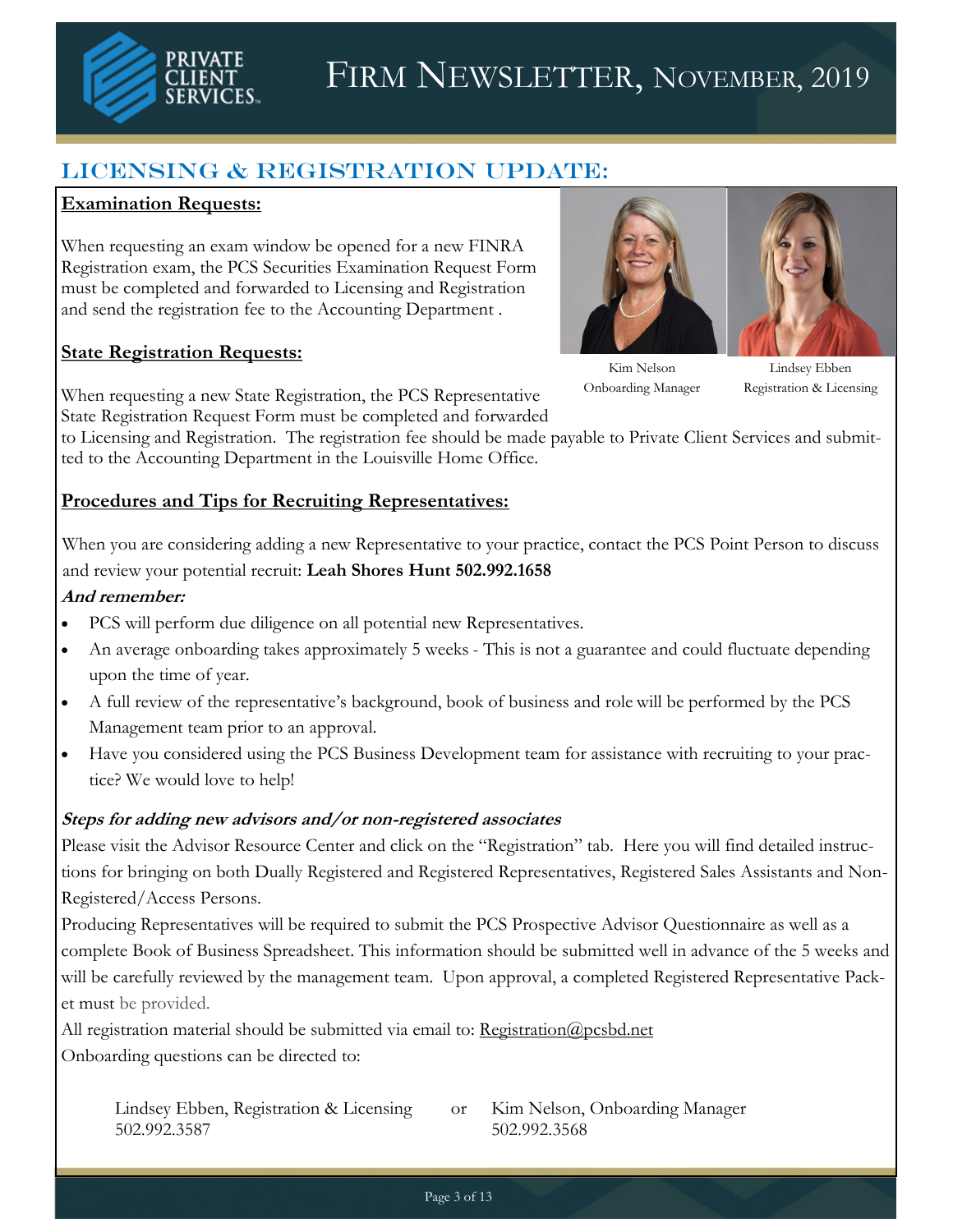

## OPERATIONS UPDATE:

#### **Annual Inactive Account Fee for Pershing Brokerage Accounts**

Each calendar year, Pershing identifies retail client accounts that are subject to a fee because they meet certain inactive account criteria. To assist your office with identifying accounts subject to the charge, being prepared to manage client inquiries, and even providing the opportunity for the registered representative to absorb inactive fees on behalf of clients, we've summarized helpful information below.

#### **Inactive Account Criteria**

An inactive account is defined as a retail account that meets the following parameters:



Lorna Hill, Director Training & Strategic Operations

- The account has been open since January 1
- The account had no settled trades from January 1 through December 31
- The account had one or more security positions for the entire year, exclusive of fixed income book entry-only positions, with margin and/or credit interest of less than \$100 per year

#### **Fee Amounts, Account Charge Date and Exemptions**

The inactive account fee is \$15.00 for a mutual fund only account and \$30.00 for a mixed securities account, which is charged in late February for the previous calendar year. There are some inactive account fee exemptions, which are as follows:

- Accounts executing one trade that settles during the calendar year, regardless of the commission generated, which includes systematic trades and exchanges, but excludes dividend reinvestment trades
- Accounts with an average monthly balance of \$10,000 or greater in certain sweep money market funds or an aggregate FundVest position of \$10,000 or more
- 529 Plans and Cash On Delivery (COD) accounts
- JPU accounts in the advisory office range
- Asset management accounts, such as Corestone Accounts (except for Silver level Corestone Accounts)
- Individual retirement accounts (IRAs), simplified employee pension accounts (SEPs), and qualified retirement plans (QRPs) for which Pershing LLC acts as the custodian or servicing agent and collects service fees for tax reporting
- Accounts holding annuities only will not be charged an inactive account fee

#### **Reports to Identify Preliminary Inactive Accounts**

To identify clients that are currently subject to an inactive account fee, based on account type, holdings and activity year to date, Pershing provides a preliminary inactive account report in NetX360, which is usually available the first week of each month. To access the report, follow the process below:

- 1. Log into **NetX360**
- 2. Under the **Menu**, click on **Reports & Documents**, then click on **Report Center**. The Report Center landing page displays.
- 3. Click on **All Reports**. The All Reports criteria page displays.
- 4. In the **Keyword(s)** field, type **GLB820M3** and click **Apply**. The Preliminary Inactive Account Detail Report By OFF/ IP displays.
- 5. Click on the report name hyperlink. The report detail criteria page displays. Some fields may be prepopulated.

*(Continued on the next page)*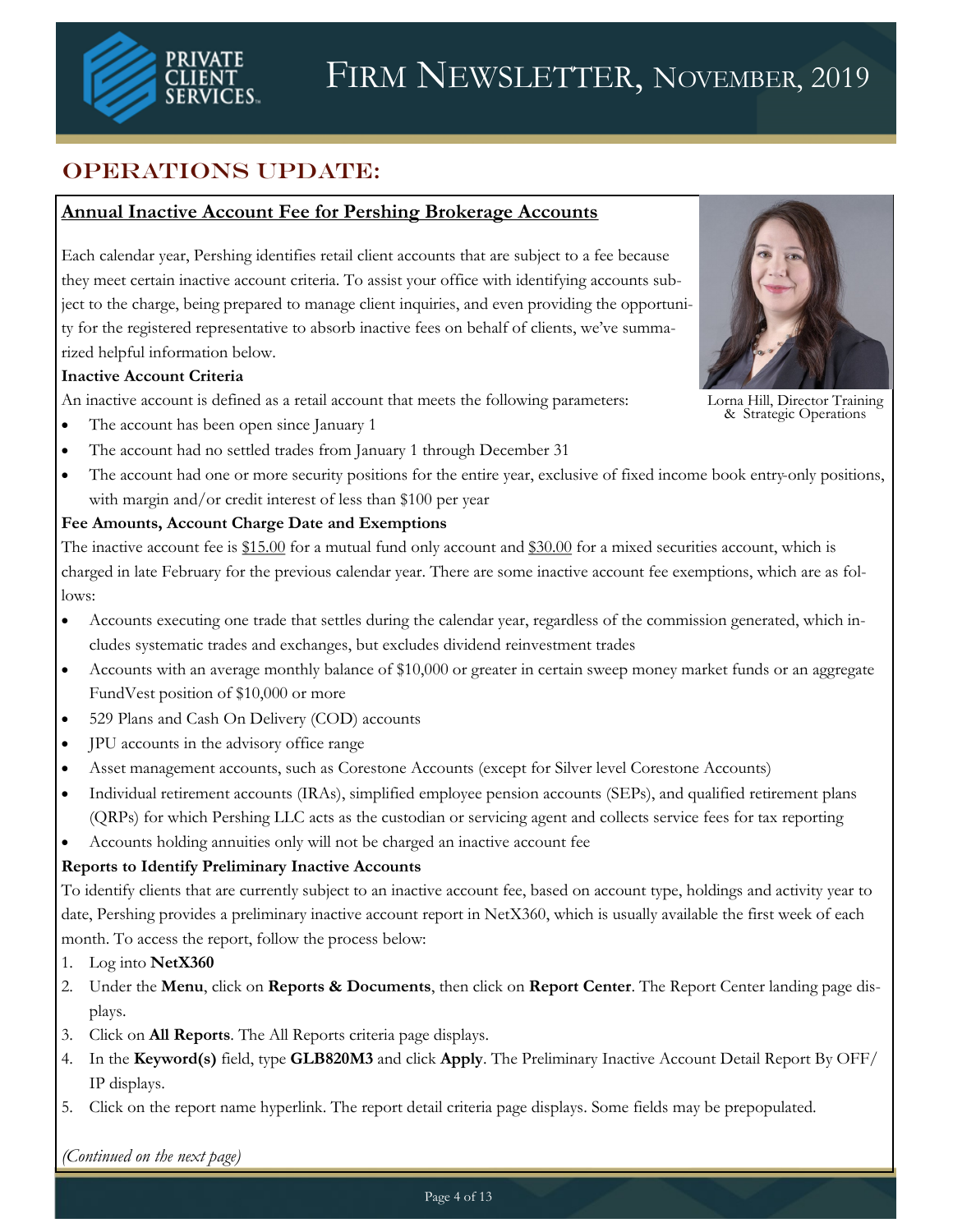

#### **Annual Inactive Account Fee for Pershing Brokerage Accounts (Continued)**

- 1. Delete any criteria in the **OFF** field. This will allow all accounts to display, regardless of the account office range prefix.
- 2. Delete any criteria in the **IP** field. This will allow all accounts to display for all rep codes to which you are entitled.
- 3. Leave the **Report Date** field as-is. They will prepopulate with a date range that will include the most recent monthly reports.
- 4. Click **Display**. Results will display or a notification that there are no results to display will appear.
	- a. **More** than one monthly report may display, depending on the date range and the date that the Pershing report was generated.
	- b. Multiple reports for different rep codes and different office ranges may also display.
- 10. Click on the **View** link to view the report. The report displays the rep code, account number, short name and asset type of MF for mutual fund only or MX for mixed.
	- a. If you would like to view multiple reports in one document, select the checkboxes to the left and click View Selected as one at the bottom of the screen.

#### **What Next?**

We understand you know your clients best, as well as their goals and objectives for the accounts they have with you. However, we also know that many clients like to avoid inactive fees, if possible, so we've put together some questions to ask yourself as you review the inactive account report.

*Is a brokerage account still the best account type?* Review the report and client accounts to determine if a brokerage account is still suitable for the client. In some instances, clients no longer have equity or fixed income positions and will de-network accounts back to the product sponsor if they hold only mutual funds.

*Will the client be placing trades prior to year-end?* Some clients have securities that are maturing within the next month, and they will be wanting to trade the proceeds soon. Maybe a client mentioned wanting to possibly trade idle cash or rebalance their account, and maybe it is time for a client review meeting.

*Does the client want to keep things as-is?* In other situations, clients are aware of the fee, as it is disclosed the PCS Client Fee Schedule, and they will let the fee be assessed to their account as an account expense. The only thing to consider here is that if a client does not have enough cash to cover the fee, and a debit balance sits in the client account too long or unsecured, Pershing will write the debit off, and it will be assessed to the representative of record.

*Do I want to pick up the fee for the client?* It is certainly understandable that you may want to absorb the fee on behalf of one or all clients. The final inactive account fee report will be available annually in early January via the Report Center in NetX360. After the final report has been posted and until **January 31**, you are able to submit requests to [operations@pcsbd.net](mailto:operations@pcsbd.net) to absorb fees on behalf of your clients. Any requests submitted prior to the final report posting cannot be processed. Provide the client name, account number, and indicate the registered rep is covering the inactive account fee. Please note that these fees cannot be set up to be absorbed on a perpetual basis, and this process will need to be completed each year. Pershing reserves the right to charge the inactive account fee for clients that transfer out their securities prior to year-end to avoid this fee.

Should you have any additional questions, contact Lorna Hill at 502-992-3598 or via email at *hill@pcsbd.net*.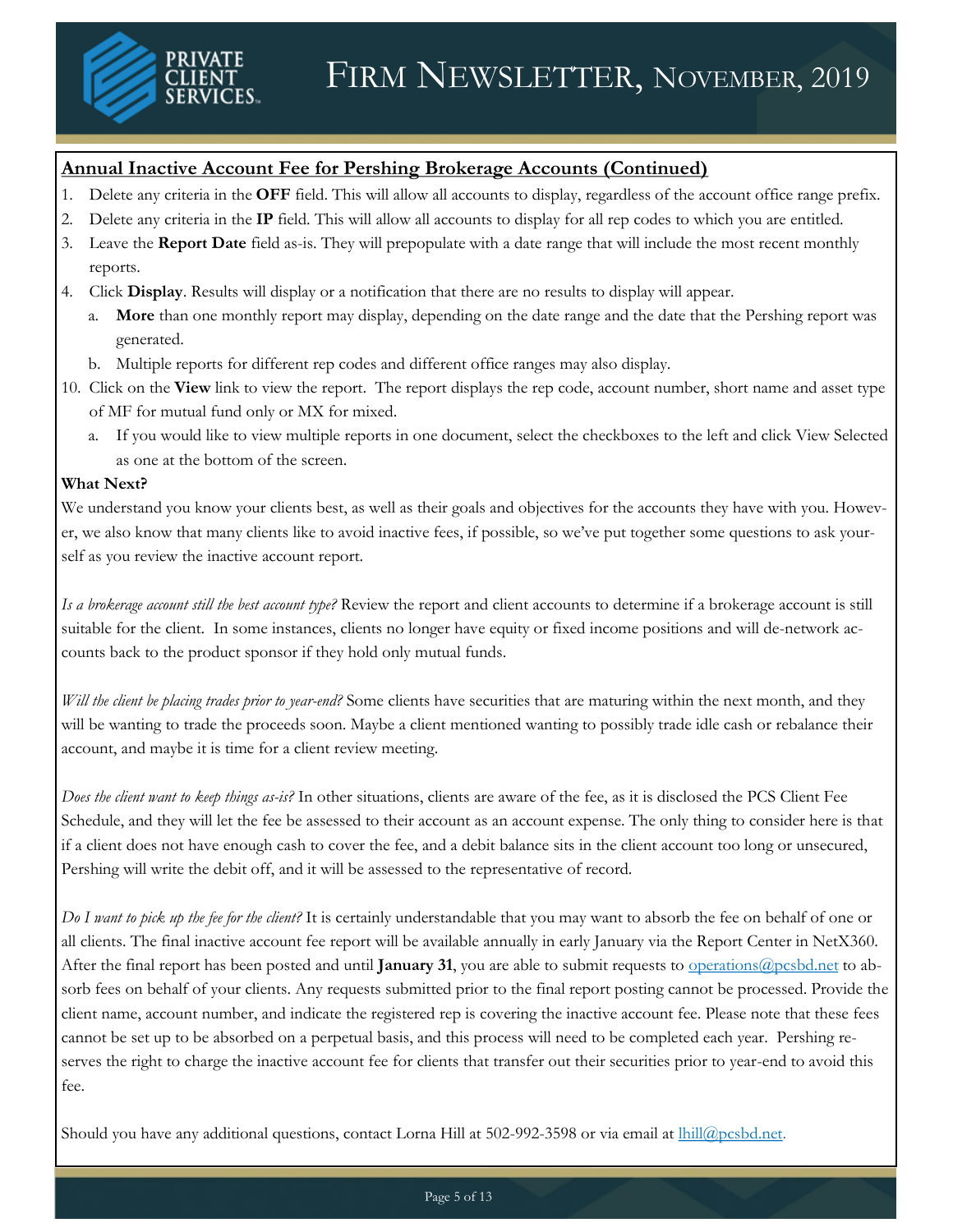

### **Required Minimum Distributions - Pershing Brokerage Accounts**

Clients can take RMDs early in the year, late in the year or in installments throughout the year, however, we know some clients wait until the very last minute to get it all done. Year-end processing can be quite hectic, so it is good to be prepared and review clients that are required to take RMDs prior to year-end. Although it is ultimately a client's responsibility to ensure they've satisfied their RMD, Pershing has provided some tools to assist your office with supporting clients during this process.

#### **Items for Attention (IFA)**

NetX360's IFA is a consolidated source for viewing open items that affect your clients' accounts, including RMDs and enables you to access timely data, monitor RMD status, view and manage data.

To view RMDs in IFA:

- 1. Go to your **NetX360** home page by clicking the **Home** tab.
- 2. Click on the **Items for Attention** tile header. The Items for Attention page displays.
- 3. Click on the **All IFAs** subtab. The All IFAs page displays in a table.
- 4. In the IFA Summary table, click the blue hyperlink next to Required Minimum Distribution. The RMD details table displays.

The details table will display the accounts subject to RMDs based on information that has been provided to Pershing and whether the client has met or not met their RMD for the current year for that account. If you click on the account number hyperlink, a detail dialog box will appear that will also show you if the client has a periodic distribution established on the account, and if you click on the status hyperlink, you can change the status as it appears in IFA.

- 2019 RMD data via IFA is available in 2019 only. This data is not available in 2020. Therefore, if you want a list of 2019 RMD items, save your list in Excel by December 31, 2019.
- 2020 RMD data is anticipated to be available on January 7, 2020; however, this date is subject to change. RMDs payable prior to the availability of 2020 data will be held and distributed on the business day following the data update.

#### **Periodic RMD Distributions**

One way for clients to avoid forgetting to take an RMD is to establish periodic RMD distributions. If a client established 2019 RMD periodic instructions auto-calculated by Pershing from the 2018 year-end fair market value, the client agreed to a supplemental distribution (up to the available cash in his or her account) intended to ensure that the RMD amount is met by December 31. If the RMD is not met, Pershing will issue a supplemental distribution. A periodic RMD should not be established with a payout date of December 31 specifically for the supplemental payment feature, since the calculated RMD will be released on this date.

One-time, ad hoc distributions processed after the periodic RMD instructions were established do not reduce the periodic RMD payment schedule.

To obtain a list of accounts that have established periodic instructions for 2019 RMDs, access Periodic Instructions via the Service and Operations tab and select the Required Minimum Distribution option.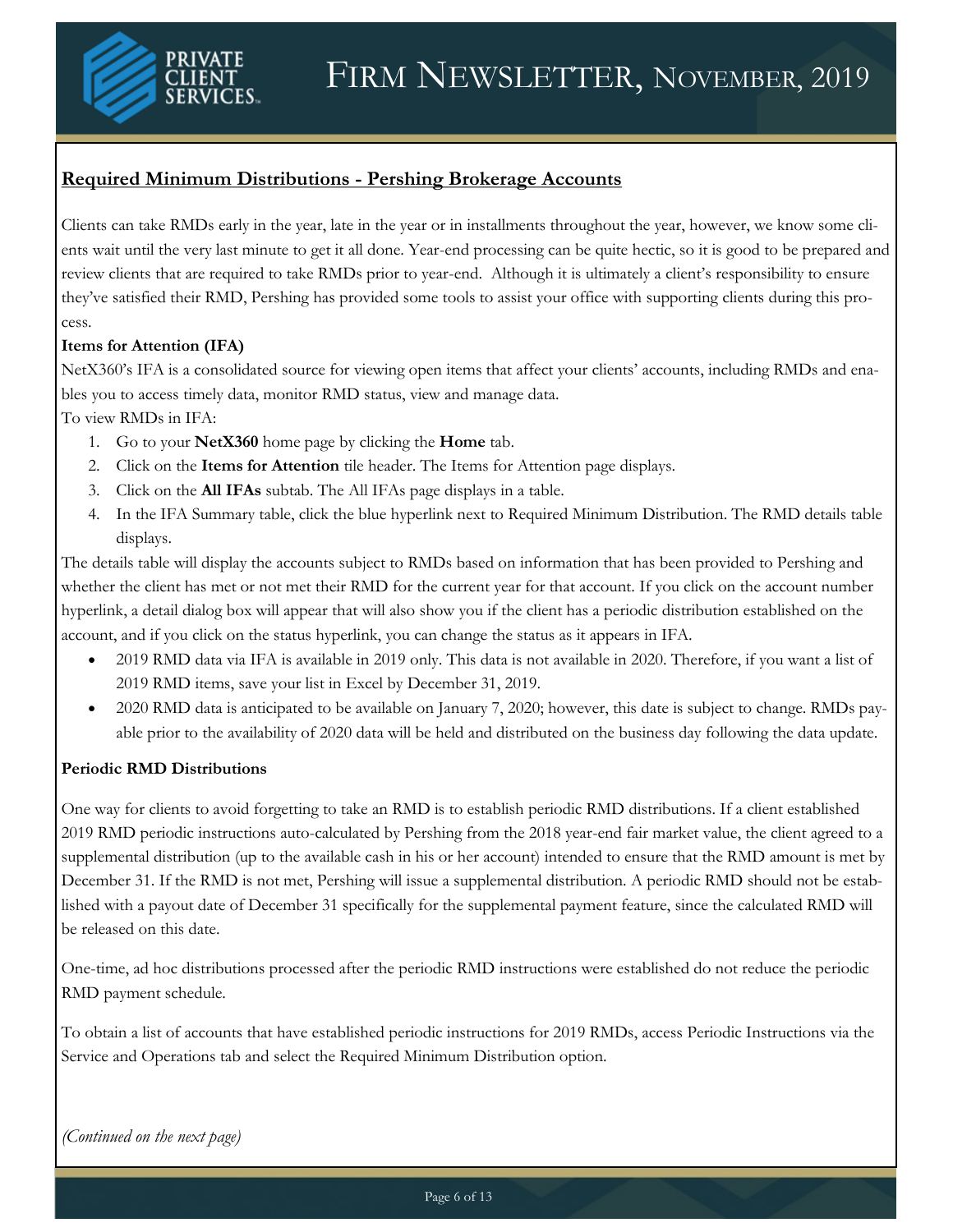

#### **Required Minimum Distributions—Pershing Brokerage Accounts (Continued)**

#### **Manual RMD Calculation**

Clients are supposed to take their RMDs prior to transferring their accounts into the firm, but this does not always happen. Pershing is not able to auto-calculate the RMD since the account was not held at Pershing to calculate the Prior Year-End Fair Market Value.

There is an RMD Calculator available under Tools > Retirement Center in NetX360, which generates a professional report that can be saved in the client file.

#### **RMD Withdrawal Strategies**

Many clients can build RMDs into their cash flow as an income source, but if a client's expenses are covered with social security or other retirement income, Pershing offers the ability to reinvest the cash in a taxable brokerage account with one distribution form and journaling the assets to the non-retirement account.

Another option would be to transfer assets in-kind, as RMDs do not have to be in cash. A client could move \$5,000 worth of shares to satisfy a \$5,000 RMD. It is important to carefully note the value of the shares on the transfer date to ensure they satisfy the RMD amount and that amount also serves as the cost basis in the receiving account.

Many clients have opted to take advantage of qualified charitable distributions (QCDs) or funding a grand child's 529. There are many options available, depending on your clients' situation.

#### **Tax Reporting**

As the tax reporting agent, Pershing is obligated to report distributions that are processed after December 31, 2019, as distributions reportable in 2020. In compliance with IRS and state requirements, tax amounts withheld this year will be reported for 2019 and will not be eligible for reversal in 2020.

To facilitate year-end distribution request processing, submit 2020 distributions after January 1, 2020.

We strongly suggest that the client verify his/her RMD amount with a tax professional, as there may be other pertinent information that could impact the RMD amount.

Should you have additional questions, contact Lorna Hill at [lhill@pcsbd.net](mailto:lhill@pcsbd.net) or 502-992-3598.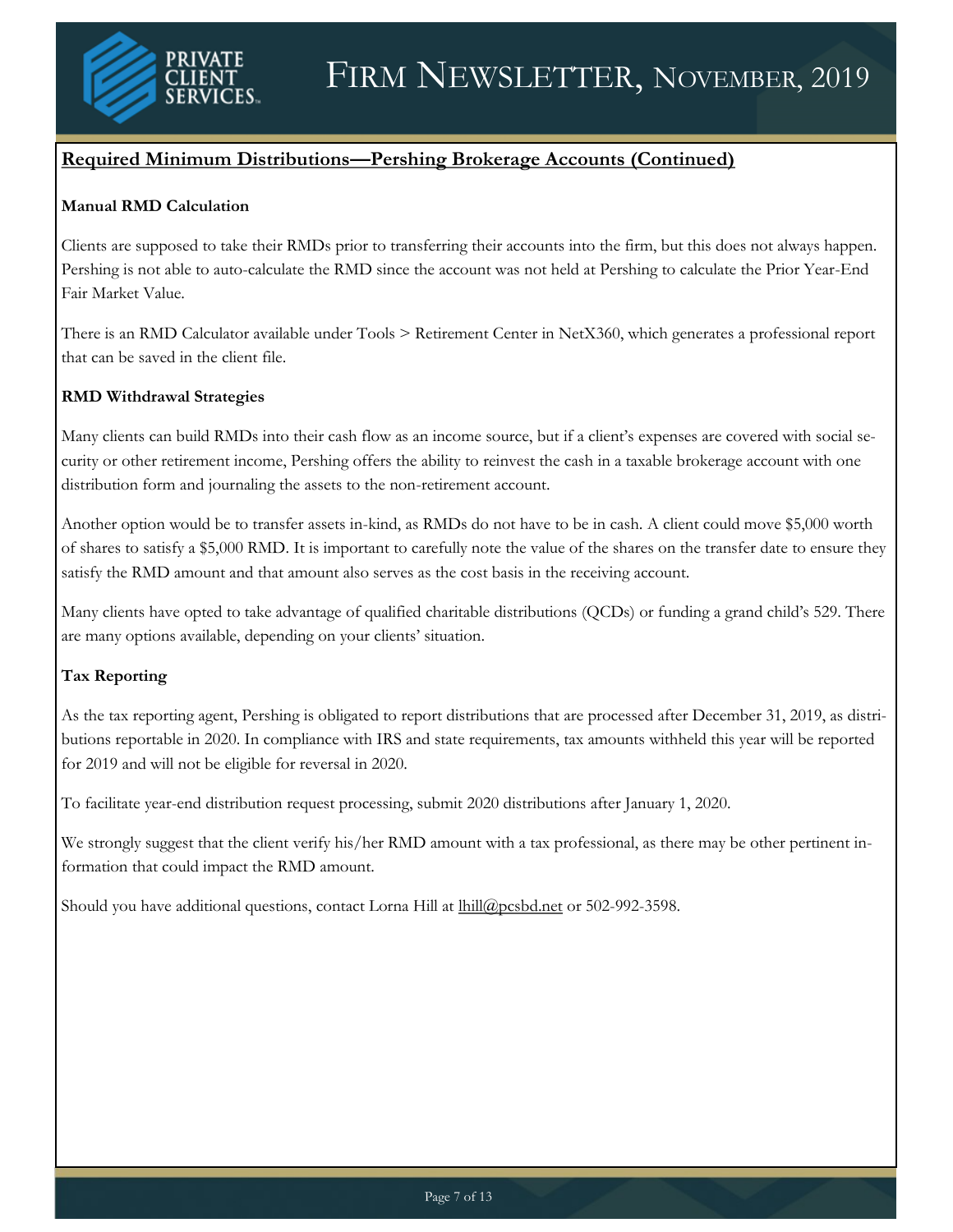

# FIRM NEWSLETTER, NOVEMBER, 2019

### **NetX360 Login Made Easier with One-Time Passcode (OTP)**

On Monday, December 2nd, a more secure and convenient way of logging into NetX360 will go into effect. The One-Time Passcode (OTP) authentication process makes logging in easier as users no longer need to remember additional security questions and answers. After entering your user ID and password on an unrecognized device, you will be prompted to register a phone number (or email address) where a temporary passcode will be sent for authentication.



|                                                                                                                                                                                                                                                            |                                                | Kelly VandenBrook<br>$\times$<br>Director, B/D Operations |
|------------------------------------------------------------------------------------------------------------------------------------------------------------------------------------------------------------------------------------------------------------|------------------------------------------------|-----------------------------------------------------------|
| One-Time Passcode                                                                                                                                                                                                                                          |                                                |                                                           |
| For your protection, we need to confirm your identity by sending you a One-Time Passcode to the contact method you select<br>below. What is this?                                                                                                          |                                                |                                                           |
| Select contact method                                                                                                                                                                                                                                      | Once you receive your code enter it here.<br>2 |                                                           |
| <b>Send Code</b><br>My Cell by SMS/Text<br>▼                                                                                                                                                                                                               | 2468073                                        |                                                           |
| Note: You should receive a code within seconds. The code<br>expires in 30 minutes. If you replied STOP to any of our previous<br>messages, you will not receive the code. For Help, call (phone<br>number) Didn't get a code?<br><b>Remember My Device</b> |                                                |                                                           |
| Would you like to access NetX360 from this device in the future without the need for a One-Time Passcode?<br>з                                                                                                                                             |                                                |                                                           |
| Select "No" if you are using a public device.                                                                                                                                                                                                              |                                                |                                                           |
| $\odot$ No<br>◯ Yes                                                                                                                                                                                                                                        |                                                |                                                           |
| Note: Your device will be remembered for XX days                                                                                                                                                                                                           |                                                |                                                           |
| Cancel                                                                                                                                                                                                                                                     | Continue                                       |                                                           |
| Text STOP to 75780 or 59422 to cancel   Text HELP to 75780 or 59422 for help or call <ibd number="">   Message &amp; data rates may apply: SMS Terms &amp; Conditions</ibd>                                                                                |                                                |                                                           |

In the **Contact Method** field, select the applicable method from the drop down menu. NOTE: It is recommended that you register a phone number as this is the most convenient and quickest mode of delivery.

- When selecting either 'SMS/Text' or 'Voice Call', enter your phone number in the **Phone Number** field, populate the **Device Nickname** field and click **Verify**.
- When selecting 'Email', enter your email address in the **Email Address** field, populate the **Device Nickname** field and click **Verify**. The system will send a passcode to your new device and displays the **Verify Your Device** pop-up screen. The passcode expires after 10 minutes.

Enter the passcode you received and click **Verify**. The **One-Time Passcode** page re-displays and the **Verified** icon displays to the



right of the added contact method. NOTE: You cannot edit an existing contact method. You must click the Delete icon right of the contact method to clear all fields in that row, click **Continue**, and then enter a new contact method with your updated data. In the **Remember My Device** section, select **Yes** or **No** (clicking **Yes** causes the system to remember your device for 30 days). Click **Continue**.

The **Security Email Setup** page displays, confirming your OTP security settings have been saved.

Should you have any questions about this process, please contact Kelly VandenBrook at [kvbrook@pcsbd.net](mailto:kvbrook@pcsbd.net) or (502) 992-1533.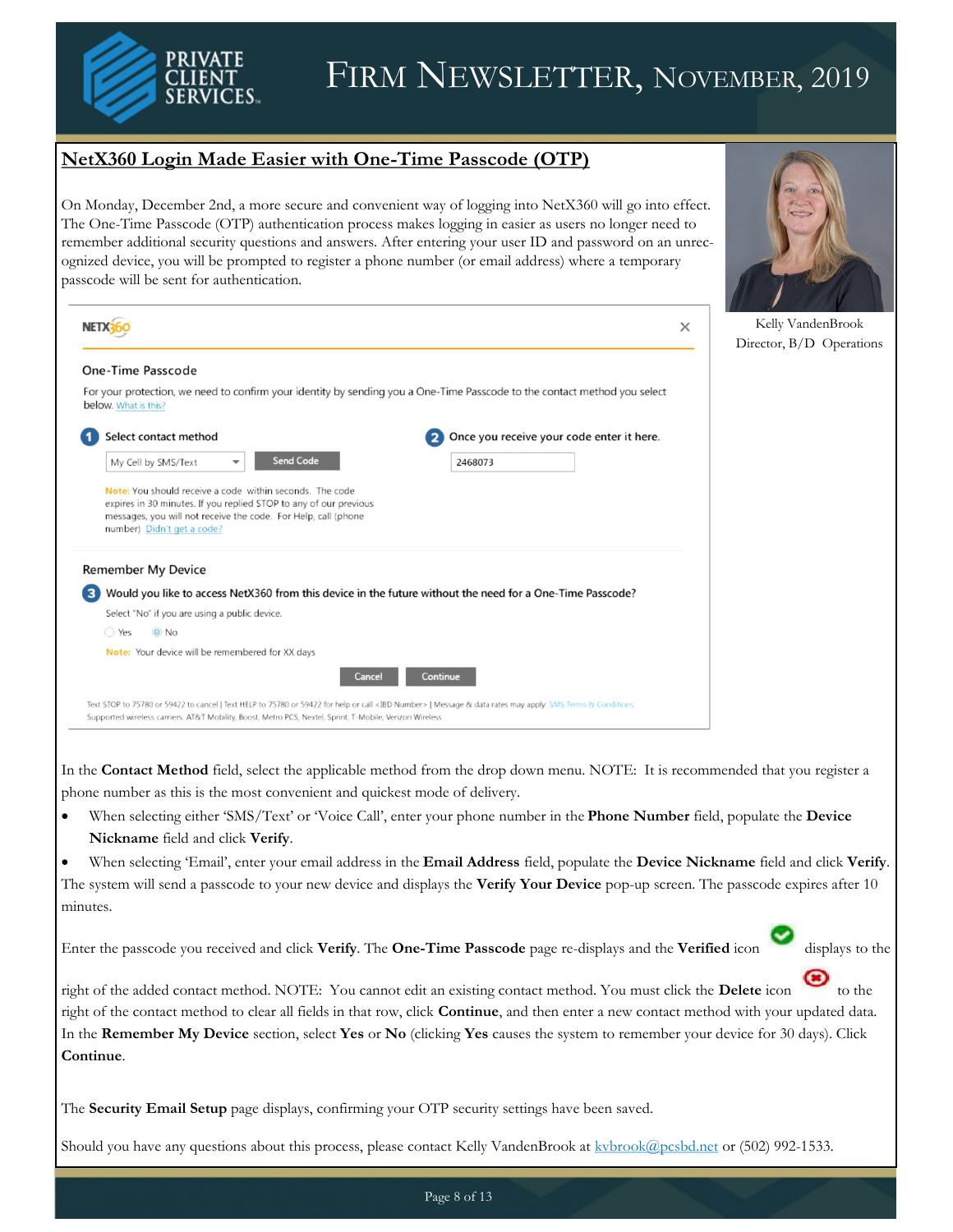

## PCS TRADE DESK:

The PCS Trade desk is up and running and available to help representatives place trades, process trade corrections, or answer trade related questions. The easiest way to reach the trade desk is by calling (502) 992-1644. The trade desk is monitored by multiple PCS Home office personnel, all qualified to assist with whatever trading issue you may have.

Operations questions may be addressed by either calling the Operations phone loop at (502) 992-1640, or via email to Operations@pcsbd.net.



Kevin O'Bryan Director, Client Relations

**Reminder** - As outlined in the PCS Non-Registered Fingerprint Person Agreement, no NRF may accept orders from a client, nor can they enter orders at the direction of a Reg-

istered Representative. All client trades must be entered by the Registered Representative who took the order or an appropriately registered RSA. Any NRF who contacts the trade desk to place a trade will not be permitted to place the trade.

## U4 Update Reminder:

#### **Disclosure Reminder:**

The FINRA form U4 must be updated in a timely manner (Usually within 30 days, but sometimes within 10 days) if any registered person has a disclosable event. These disclosable events include, but are not limited to, financial matters such as bankruptcy, compromise with creditors, or liens; legal matters; violations of industry rules; and other items related to outside business activities. Failure to disclose reportable items to the Home Office may result in delayed disclosure and significant late filing fees. Each late disclosure may result in as much as a \$1,575 late filing fee, which is the responsibility of the Representative to pay!

## Business Development UPDATE:

We'd like to welcome the following new groups to the PCS family:

- Bradford Financial Group Dallas, TX 08/16/2019
- Strategic Capital Advisers Springfield, OH 08/19/2019
- AEGIS Financial Oshkosh, WI 10/31/2019



Steve Higdon, Chief Development Officer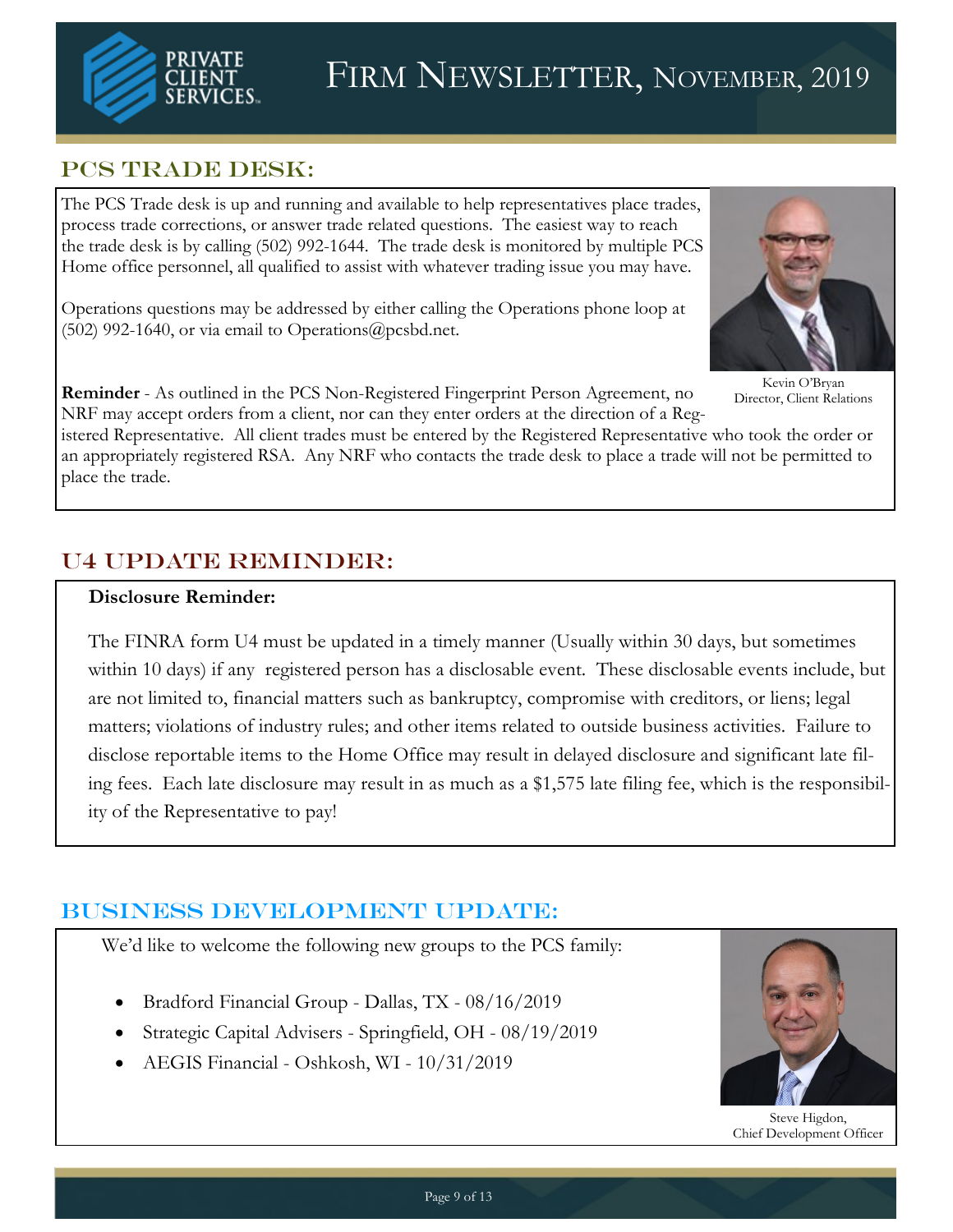

## TECHNOLOGY UPDATE:

Microsoft is ending it's support for Windows 7 on January 14, 2020. This means devices with Windows 7 will no longer receive necessary security updates from Microsoft after January 14, 2020. Any current Windows 7 device used to perform PCS related business will need to be retired or upgraded to Windows 10 to maintain security of PII data.

[https://support.microsoft.com/en-us/help/4057281/windows-7-support-will-end-on](https://support.microsoft.com/en-us/help/4057281/windows-7-support-will-end-on-january-14-2020)[january-14-2020](https://support.microsoft.com/en-us/help/4057281/windows-7-support-will-end-on-january-14-2020)

Here are some options if you have a Windows 7 device:

• Upgrade to Windows 10 by purchasing a full Windows 10 license



Retire or recycle the device by properly wiping the hard drive data and purchasing a new Windows 10 device

<https://www.microsoft.com/en-us/windows/get-windows-10?step=Win10Question1>

Please consult your IT support to plan for the move from Windows 7 or contact [pcshelpdesk@pcsbd.net](mailto:pcshelpdesk@pcsbd.net) with any questions.

### **PCS Compliance Portal—Via Quest CE**

The PCS Compliance and Supervision Portal has been up and running for about two years now, and has significantly streamlined the review and approval process for the many items that are submitted to the home office and supervisory personnel. We appreciate everyone's time and patience as you learn to use the new system.

The Compliance Surveillance Team has put together two helpful tools to assist with the use of the portal. Both are available on the Advisor Resource Center under the Compliance Button. The tools are named: Quest Portal Quick Reference Guide, and Instruc-

tions for Submitting Disclosures in Quest. We strongly recommend you review these two tools and even have them handy when submitting items into Quest.

One quick reminder - If you are logging in to submit either your check log or correspondence cover sheet, and you have nothing to report, simply select the check box identifying you have nothing to report and that is all you will need to do. This works well if you log in on a consistent basis. If you are behind on your reporting for some reason (we all get busy) then you will need to upload a blank blotter or cover sheet and provide the dates represented by the submission. Without this information your supervisory principal will not be able to determine the review period.

Lastly, some great news! If you are new to PCS or are adding a new representative this year, the new person(s) will not have to complete Firm Element CE, but will get instant access to the portal (At no charge).

If you have any questions or need help accessing the portal, please do not hesitate to reach out to your Managing Principal, OSJ Manager, or to me directly at  $\text{jluse}(Q)$  pcsbd.net.



Jeremy Luse Compliance Surveillance Officer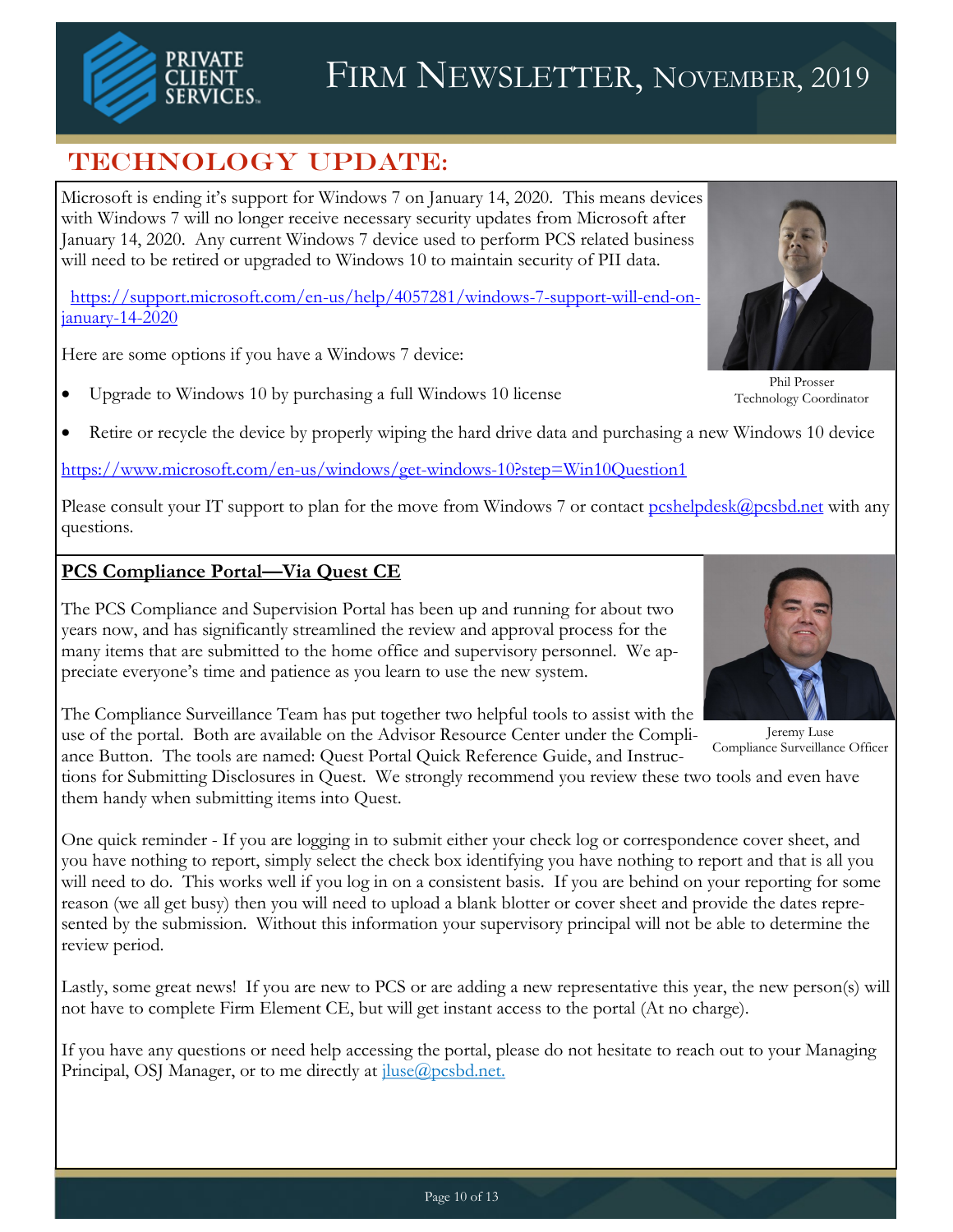

## Managing Principal Guidance:

#### **Variable Annuity Application Guidance:**

Private Client Services is working diligently to prepare for the new SEC Best Interest Regulation that will become effective in June, 2020. That may seem like a long way away, but the reality is that the rule will change the way our industry makes recommendations and also requires representatives to better document the rationale for their recommendations.

Earlier this year PCS rolled out an updated version of the PCS Purchase Form designed to comply with Regulation BI and other State rules (NY Rule 187 for instance). The new Purchase form requires representatives to dive deeper into the conversations they have had with clients and fully document the recommendations made to the client. The suitability standard has now become a part of the new regulation under the "Care" provision, but the recommendation must also be in the client's BEST INTEREST.



Jane Vande Voort Managing Principal

Kelly Schroeder Managing Principal

What does that change on the Purchase form? It changes the depth of explanation needed to justify the recommendation:

- The New form asks questions related to the objectives and goals of the client and why the recommendation is in the best interest to meet the objectives, risk tolerance and goals of the client.
- It requires the representative to compare the recommended product to other available products and provide feedback on why the recommendation is in the clients best interest.
- It asks what specific products were discussed with the client. Remember, this is not the product type, but specific products.
- The form also requires the restrictions, or negative factors associated with the recommendation be listed. These are things such as surrender charges and surrender periods, liquidity limitations, fees, commissions, and any other item that may cost the client or restrict access or performance of the product recommendation.
- The final documentation item relates to exchange or replacement recommendations. The form must represent the reasons for the replacement/exchange and how the client is better off after the exchange and why replacing an old product is in the client's best interest.

So what are the main reasons that a new variable product application is identified as not in good order (NIGO) and requires additional work by the representative and PRD desk? Below is a short list of items that are seen consistently by the PRD folk and should be avoided in order to allow for a smooth and timely review and approval of your applications:

- Client financial information inconsistencies As we have discussed previously, the Net worth, Liquid Net Worth, and other investment value entries on the PCS Customer Account Form need to paint a picture of the client's financials as well as the client's other investments. These three inputs generally will not match exactly, but they should make sense and coordinate. If there are discrepancies then the representative should add comments within the comments section to provide additional clarification to the PRD reviewer.
- Purchase Form consistent misses:
	- Products being purchased and sold should list the product provider and specific product name
	- The Guaranteed death benefit type and amount needs to be listed. "Face value" is not an acceptable entry, put in the dollar amount.
	- When comparing fees between replaced and new products, the comparison needs to be as consistent as possible. Do NOT include sub-account fees in this section as sub account can and do change. If the new product results in a reduction of subaccount fees this information should be detailed in Section 8 of the form.
	- Incomplete sections Make sure all applicable sections of the form are complete. In this case, more information is better than less information!
	- Does the product being recommended/purchased make sense based on the objective listed on the CAF? Many times we see a growth investor with an income rider on a VA. Without additional explanation we are unable to approve the application as it does not make sense based on the suitability information provided.
	- When replacing a VA contract, provide guidance as to why the old product no longer meets the needs and objectives of the client. FINRA asks this question, so make sure you provide an explanation that is designed to answer that question!

**Finally remember, the new rules are all about BEST INTEREST, and your recommendation needs to be supported!**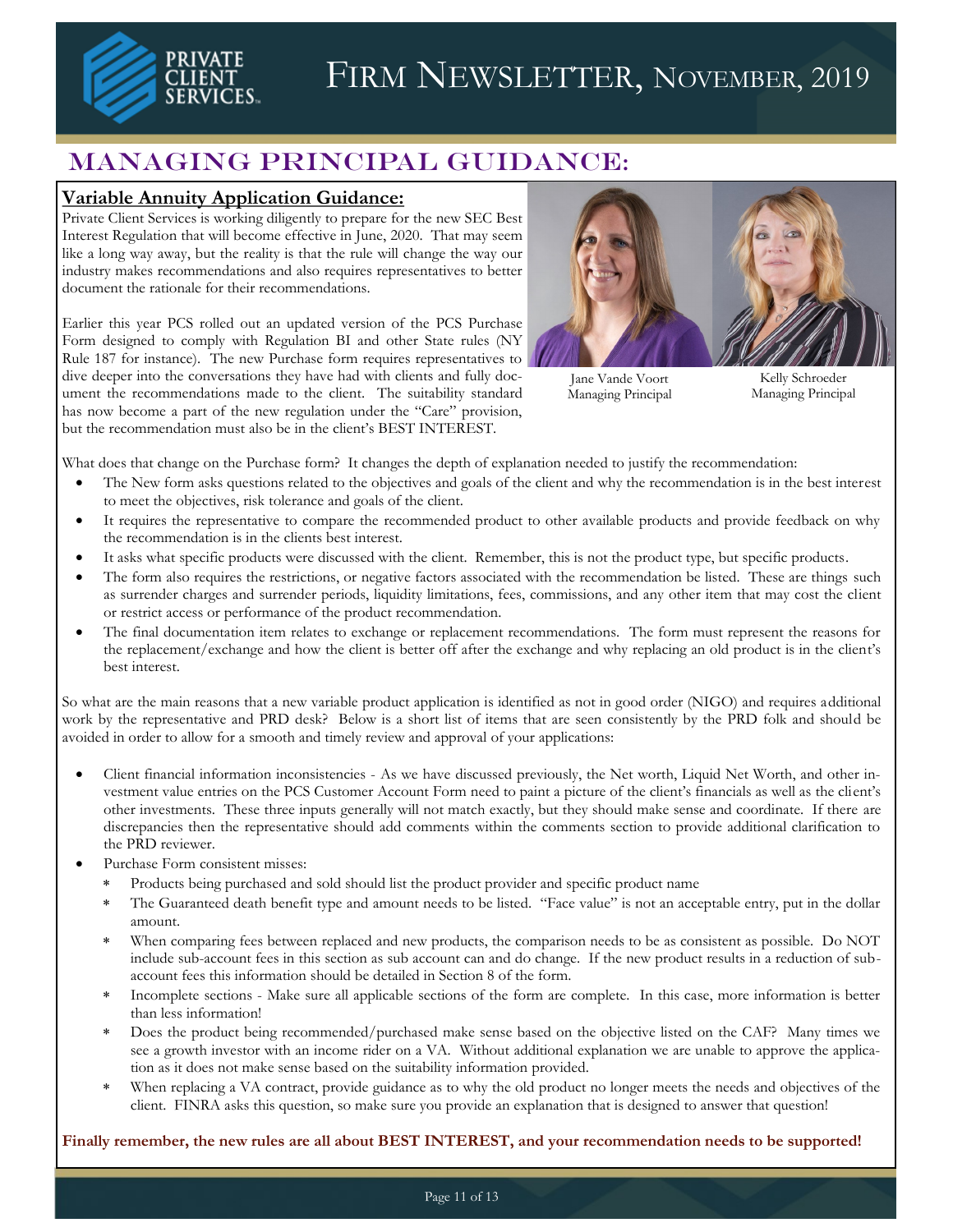

## PCS STAFF UPDATES:

**Ann Wilson (awilson@pcsbd.net)** Ann joins PCS after being with Hilliard Lyons for over twenty eight years. She joined Hilliard Lyons as an attorney in the Legal Department, followed by two terms in Compliance as Associate Director of Retail Compliance, and two terms in Private Wealth as branch principal and supervisor. Most recently, Ann built and managed the Central Supervision Unit, which moved sales supervision from the branch managers to a team of six people in home office. She holds her KY insurance license, along with FINRA Series 7, 63, and 9/10. Ann is a graduate of Georgetown College and University of Louisville School of Law. She enjoys spending time with her two rescue dogs, Scout and Daniel, volunteering with a therapeutic riding program and gardening. Ann joins PCS as our Director of Field Supervision.

**Cassondra Dunning (cdunning@pcsbd.net)** Cassondra joins PCS from Hilliard Lyons, a regional Broker/ Dealer where she was a Senior Compliance Analyst. She has over twenty years of experience in the financial services industry in areas including Operations, Trading and Compliance. Cassondra received a Bachelor of Science degree in Accounting from the University of Kentucky and a Masters in Business Administration from Indiana University Southeast. Cassondra currently holds FINRA Series 4, 7, 24, 53, 55 and 63 licenses. Cassondra joins PCS as part of the field examination team, as well as working with Kevin O'Bryan in Client Services/Trading.

**Todd Oberhausen** (**toberhausen@pcsbd.net**) Todd joins PCS from Hilliard Lyons with twenty years of securities industry experience. Todd most recently served as Hilliard Lyons' AML Officer and was responsible for designing and implementing the firm's AML Program. Prior roles at Hilliard Lyons include Senior Compliance Specialist responsible for developing and reviewing processes to ensure regulatory compliance, Senior Internal Auditor responsible for planning, performing, and documenting financial, operational, and IT audits and collaborating with management regarding the firm's annual risk assessment, Investment Management Group Coordinator responsible for educating Advisors on transitioning business from transaction to fee-based and the investment management process, and Operations Associate responsible for managing daily dealer ledger responsibilities and addressing Advisor questions. Todd has a Master of Business Administration Degree from Bellarmine University. Additionally, Todd holds the Series 7 and Series 66 licenses and Certified Internal Auditor (CIA) and Certified Anti-Money Laundering Specialist (CAMS) designations. Todd joins PCS in a risk management role and will be performing internal audits for various back-office processes and procedures.

**Diana Perez** (dperez@pcsbd.net) Diana joins PCS from Hilliard Lyons with fourteen years of industry experience including mutual fund operations, equity trading, and field supervision. Diana graduated from the University of Texas – San Antonio with a Bachelor of Finance degree and holds FINRA Series 7, 63, 55, 9/10 and 65. Diana enjoys spending time with her husband (Ed) and son (Shawn), volunteering with her church and playing the piano. Diana joins PCS as a Home Office Managing Principal.

Please join us in welcoming Ann, Cassondra, Todd, and Diana to the PCS family.

**Ed Martin** After several years with PCS Ed Martin has retired. Ed worked in the Finance Department at the Louisville Home Office. We wish Ed the very best in his retirement.

**Mary Heckel** Since 2012 Mary Heckel has been the smiling face that greets clients and answers the phone in the Louisville office. Mary is retiring at the end of November. We wish Mary the best in her retirement years.